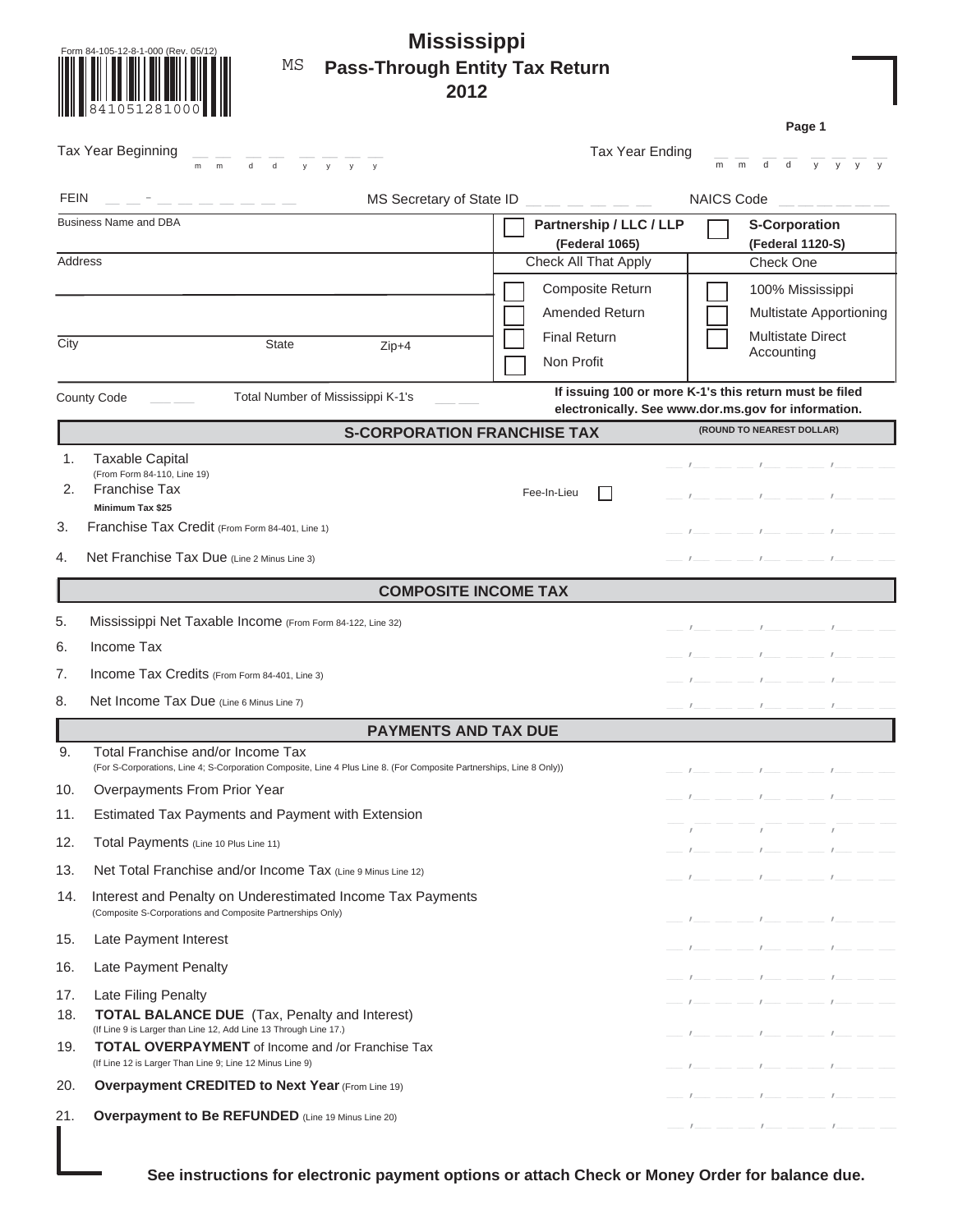|  | Form 84-105-12-8-2-000 (Rev. 05/12) |  |
|--|-------------------------------------|--|
|  |                                     |  |
|  |                                     |  |
|  |                                     |  |
|  |                                     |  |
|  | 841051282000                        |  |

#### Form 84-105-12-8-2-000 (Rev. 05/12) **Mississippi Pass-Through Entity Tax Return 2012** MS

**Page 2** 

| <b>PART I</b><br>1. If final return, indicate if the company has been:<br>• Name, FEIN/SSN and address of new company, corporation or owner(s). Attach schedule if needed.<br>2. If amended return, check reason.<br>Attach statement of explanation, if needed.<br>3. If a partnership or LLC, has a federal election been made to file as a corporation?<br>Check if the company has been audited by the IRS. $\Box$<br><b>Entity Name</b><br><b>FEIN</b><br><b>Entity Name</b><br><b>FEIN</b> | <b>Dissolved</b><br>Mississippi Correction | <b>ENTITY INFORMATION</b><br>Sold/Merged<br><b>Federal Correction</b><br>Amended Federal 1065 / 1120S,<br>Federal Audit (RAR)<br>$\Box$ Yes<br>If the company has been audited, what year(s) are involved?<br><b>PASS-THROUGH ENTITY SCHEDULE</b><br><b>Address</b><br><b>Q-SUB / DISREGARDED ENTITY SCHEDULE</b> | $\Box$ Incorporated<br>FEIN / SSN<br>$\Box$ Other<br>$\square$ No | <b>Entity Type</b><br>(Corporation, LLC, Etc) |
|--------------------------------------------------------------------------------------------------------------------------------------------------------------------------------------------------------------------------------------------------------------------------------------------------------------------------------------------------------------------------------------------------------------------------------------------------------------------------------------------------|--------------------------------------------|-------------------------------------------------------------------------------------------------------------------------------------------------------------------------------------------------------------------------------------------------------------------------------------------------------------------|-------------------------------------------------------------------|-----------------------------------------------|
|                                                                                                                                                                                                                                                                                                                                                                                                                                                                                                  |                                            |                                                                                                                                                                                                                                                                                                                   |                                                                   |                                               |
|                                                                                                                                                                                                                                                                                                                                                                                                                                                                                                  |                                            |                                                                                                                                                                                                                                                                                                                   |                                                                   |                                               |
|                                                                                                                                                                                                                                                                                                                                                                                                                                                                                                  |                                            |                                                                                                                                                                                                                                                                                                                   |                                                                   |                                               |
|                                                                                                                                                                                                                                                                                                                                                                                                                                                                                                  |                                            |                                                                                                                                                                                                                                                                                                                   |                                                                   |                                               |
| 4.                                                                                                                                                                                                                                                                                                                                                                                                                                                                                               |                                            |                                                                                                                                                                                                                                                                                                                   |                                                                   |                                               |
| <b>PART II</b><br>List All Pass-Through Entities in Mississippi that the S-Corporation / Partnership invested in during the tax year. Attach additional schedule, Form 84-105, page 3, if needed.                                                                                                                                                                                                                                                                                                |                                            |                                                                                                                                                                                                                                                                                                                   |                                                                   |                                               |
|                                                                                                                                                                                                                                                                                                                                                                                                                                                                                                  |                                            |                                                                                                                                                                                                                                                                                                                   |                                                                   |                                               |
|                                                                                                                                                                                                                                                                                                                                                                                                                                                                                                  |                                            |                                                                                                                                                                                                                                                                                                                   |                                                                   |                                               |
|                                                                                                                                                                                                                                                                                                                                                                                                                                                                                                  |                                            |                                                                                                                                                                                                                                                                                                                   |                                                                   |                                               |
| <b>PART III</b><br>List All Qualified Subchapter Subsidiaries (Q-Sub) and/or Disregarded Entities. Attach additional schedule, Form 84-105, page 3, if needed.                                                                                                                                                                                                                                                                                                                                   |                                            |                                                                                                                                                                                                                                                                                                                   |                                                                   |                                               |
|                                                                                                                                                                                                                                                                                                                                                                                                                                                                                                  |                                            |                                                                                                                                                                                                                                                                                                                   |                                                                   |                                               |
|                                                                                                                                                                                                                                                                                                                                                                                                                                                                                                  |                                            |                                                                                                                                                                                                                                                                                                                   |                                                                   |                                               |
|                                                                                                                                                                                                                                                                                                                                                                                                                                                                                                  |                                            |                                                                                                                                                                                                                                                                                                                   |                                                                   |                                               |
|                                                                                                                                                                                                                                                                                                                                                                                                                                                                                                  |                                            |                                                                                                                                                                                                                                                                                                                   |                                                                   |                                               |
|                                                                                                                                                                                                                                                                                                                                                                                                                                                                                                  |                                            |                                                                                                                                                                                                                                                                                                                   |                                                                   | <b>Mississippi Operations</b>                 |
|                                                                                                                                                                                                                                                                                                                                                                                                                                                                                                  |                                            | <b>Address</b>                                                                                                                                                                                                                                                                                                    |                                                                   | (Y/N)                                         |
|                                                                                                                                                                                                                                                                                                                                                                                                                                                                                                  |                                            |                                                                                                                                                                                                                                                                                                                   |                                                                   |                                               |
|                                                                                                                                                                                                                                                                                                                                                                                                                                                                                                  |                                            |                                                                                                                                                                                                                                                                                                                   |                                                                   |                                               |
|                                                                                                                                                                                                                                                                                                                                                                                                                                                                                                  |                                            |                                                                                                                                                                                                                                                                                                                   |                                                                   |                                               |
| <b>PART IV</b>                                                                                                                                                                                                                                                                                                                                                                                                                                                                                   |                                            |                                                                                                                                                                                                                                                                                                                   |                                                                   |                                               |
|                                                                                                                                                                                                                                                                                                                                                                                                                                                                                                  |                                            | <b>ENTITY OFFICER INFORMATION</b>                                                                                                                                                                                                                                                                                 |                                                                   |                                               |
| List the Owners, Officers, Directors or Partners who have a responsibility in the fiscal management of the organization.                                                                                                                                                                                                                                                                                                                                                                         |                                            |                                                                                                                                                                                                                                                                                                                   |                                                                   | Ownership                                     |
| <b>Officer Name and Title</b>                                                                                                                                                                                                                                                                                                                                                                                                                                                                    | <b>Address</b>                             |                                                                                                                                                                                                                                                                                                                   | <b>SSN</b>                                                        | Percentage                                    |
|                                                                                                                                                                                                                                                                                                                                                                                                                                                                                                  |                                            |                                                                                                                                                                                                                                                                                                                   |                                                                   | $\%$                                          |
|                                                                                                                                                                                                                                                                                                                                                                                                                                                                                                  |                                            |                                                                                                                                                                                                                                                                                                                   |                                                                   |                                               |
|                                                                                                                                                                                                                                                                                                                                                                                                                                                                                                  |                                            |                                                                                                                                                                                                                                                                                                                   |                                                                   | $\%$                                          |
|                                                                                                                                                                                                                                                                                                                                                                                                                                                                                                  |                                            |                                                                                                                                                                                                                                                                                                                   |                                                                   | $\%$                                          |
|                                                                                                                                                                                                                                                                                                                                                                                                                                                                                                  |                                            |                                                                                                                                                                                                                                                                                                                   |                                                                   | $\%$                                          |
| Check Box if Return May Be Discussed with Preparer                                                                                                                                                                                                                                                                                                                                                                                                                                               |                                            |                                                                                                                                                                                                                                                                                                                   |                                                                   |                                               |
| I declare, under penalties of perjury, that I have examined this return and accompanying schedules and statements, and to the best of my knowledge and belief,<br>this is a true, correct and complete return. Declaration of preparer (other than taxpayer) is based on all information of which preparer has any knowledge.                                                                                                                                                                    |                                            |                                                                                                                                                                                                                                                                                                                   |                                                                   |                                               |
| Officer Signature and Title                                                                                                                                                                                                                                                                                                                                                                                                                                                                      |                                            | Date                                                                                                                                                                                                                                                                                                              | <b>Business Phone</b>                                             |                                               |
| Paid Preparer Signature                                                                                                                                                                                                                                                                                                                                                                                                                                                                          | Date                                       | Paid Preparer Address                                                                                                                                                                                                                                                                                             |                                                                   |                                               |
|                                                                                                                                                                                                                                                                                                                                                                                                                                                                                                  |                                            |                                                                                                                                                                                                                                                                                                                   |                                                                   |                                               |
| Paid Preparer PTIN                                                                                                                                                                                                                                                                                                                                                                                                                                                                               | Paid Preparer Phone                        | City                                                                                                                                                                                                                                                                                                              | State                                                             | Zip Code                                      |
|                                                                                                                                                                                                                                                                                                                                                                                                                                                                                                  |                                            | Mail Return To: DEPARTMENT OF REVENUE P.O. BOX 23050 JACKSON, MS 39225-3050                                                                                                                                                                                                                                       |                                                                   |                                               |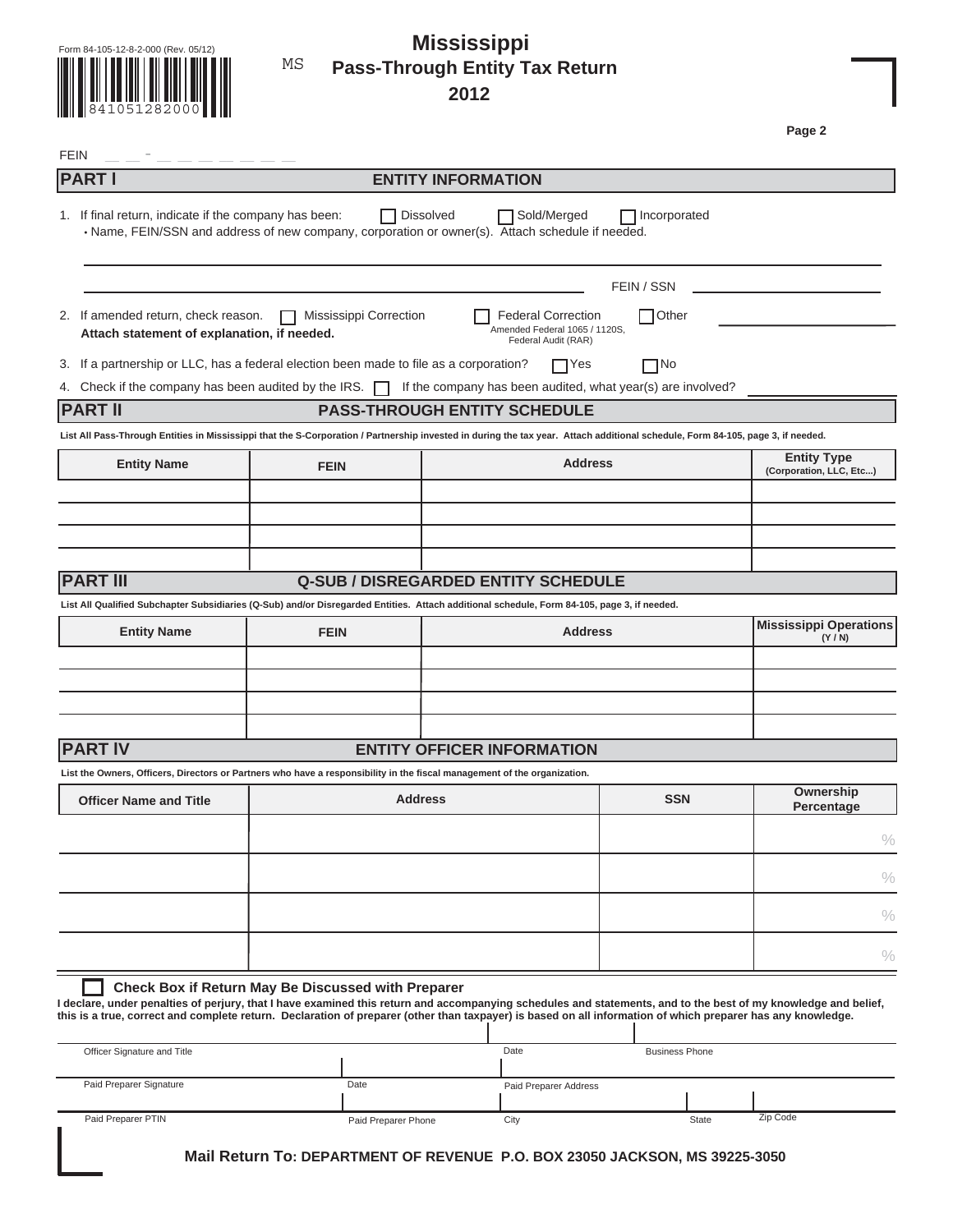

# **THE REAL PROPERTY** 841051283000

## **Supplemental Pass-Through Entity Schedule Mississippi** MS

**2012**

Page 3

FEIN

|                                                                                                               |             | <b>PASS-THROUGH ENTITY SCHEDULE</b>                                                                                                                 |                               |
|---------------------------------------------------------------------------------------------------------------|-------------|-----------------------------------------------------------------------------------------------------------------------------------------------------|-------------------------------|
|                                                                                                               |             | List All pass-through entities in Mississippi that the S-Corporation / Partnership invested in during the tax year. Continued from page 2, part II. |                               |
| <b>Entity Name</b>                                                                                            | <b>FEIN</b> | <b>Address</b>                                                                                                                                      | <b>Entity Type</b>            |
|                                                                                                               |             |                                                                                                                                                     |                               |
|                                                                                                               |             |                                                                                                                                                     |                               |
|                                                                                                               |             |                                                                                                                                                     |                               |
|                                                                                                               |             |                                                                                                                                                     |                               |
|                                                                                                               |             |                                                                                                                                                     |                               |
|                                                                                                               |             |                                                                                                                                                     |                               |
|                                                                                                               |             |                                                                                                                                                     |                               |
|                                                                                                               |             |                                                                                                                                                     |                               |
|                                                                                                               |             |                                                                                                                                                     |                               |
|                                                                                                               |             |                                                                                                                                                     |                               |
|                                                                                                               |             |                                                                                                                                                     |                               |
|                                                                                                               |             |                                                                                                                                                     |                               |
|                                                                                                               |             |                                                                                                                                                     |                               |
|                                                                                                               |             |                                                                                                                                                     |                               |
|                                                                                                               |             |                                                                                                                                                     |                               |
|                                                                                                               |             |                                                                                                                                                     |                               |
|                                                                                                               |             |                                                                                                                                                     |                               |
|                                                                                                               |             |                                                                                                                                                     |                               |
|                                                                                                               |             |                                                                                                                                                     |                               |
|                                                                                                               |             |                                                                                                                                                     |                               |
|                                                                                                               |             | <b>Q-SUB / DISREGARDED ENTITY SCHEDULE</b>                                                                                                          |                               |
|                                                                                                               |             |                                                                                                                                                     |                               |
| <b>Entity Name</b>                                                                                            | <b>FEIN</b> | <b>Address</b>                                                                                                                                      | <b>Mississippi Operations</b> |
|                                                                                                               |             |                                                                                                                                                     |                               |
|                                                                                                               |             |                                                                                                                                                     |                               |
|                                                                                                               |             |                                                                                                                                                     |                               |
|                                                                                                               |             |                                                                                                                                                     |                               |
|                                                                                                               |             |                                                                                                                                                     |                               |
|                                                                                                               |             |                                                                                                                                                     |                               |
|                                                                                                               |             |                                                                                                                                                     |                               |
|                                                                                                               |             |                                                                                                                                                     |                               |
|                                                                                                               |             |                                                                                                                                                     |                               |
|                                                                                                               |             |                                                                                                                                                     |                               |
|                                                                                                               |             |                                                                                                                                                     |                               |
| List all Qualified Subchapter S Subsidiaries (Q-Sub) / Disregarded Entities. Continued from page 2, part III. |             |                                                                                                                                                     |                               |
|                                                                                                               |             |                                                                                                                                                     |                               |
|                                                                                                               |             |                                                                                                                                                     |                               |
|                                                                                                               |             |                                                                                                                                                     |                               |
|                                                                                                               |             |                                                                                                                                                     |                               |
|                                                                                                               |             |                                                                                                                                                     |                               |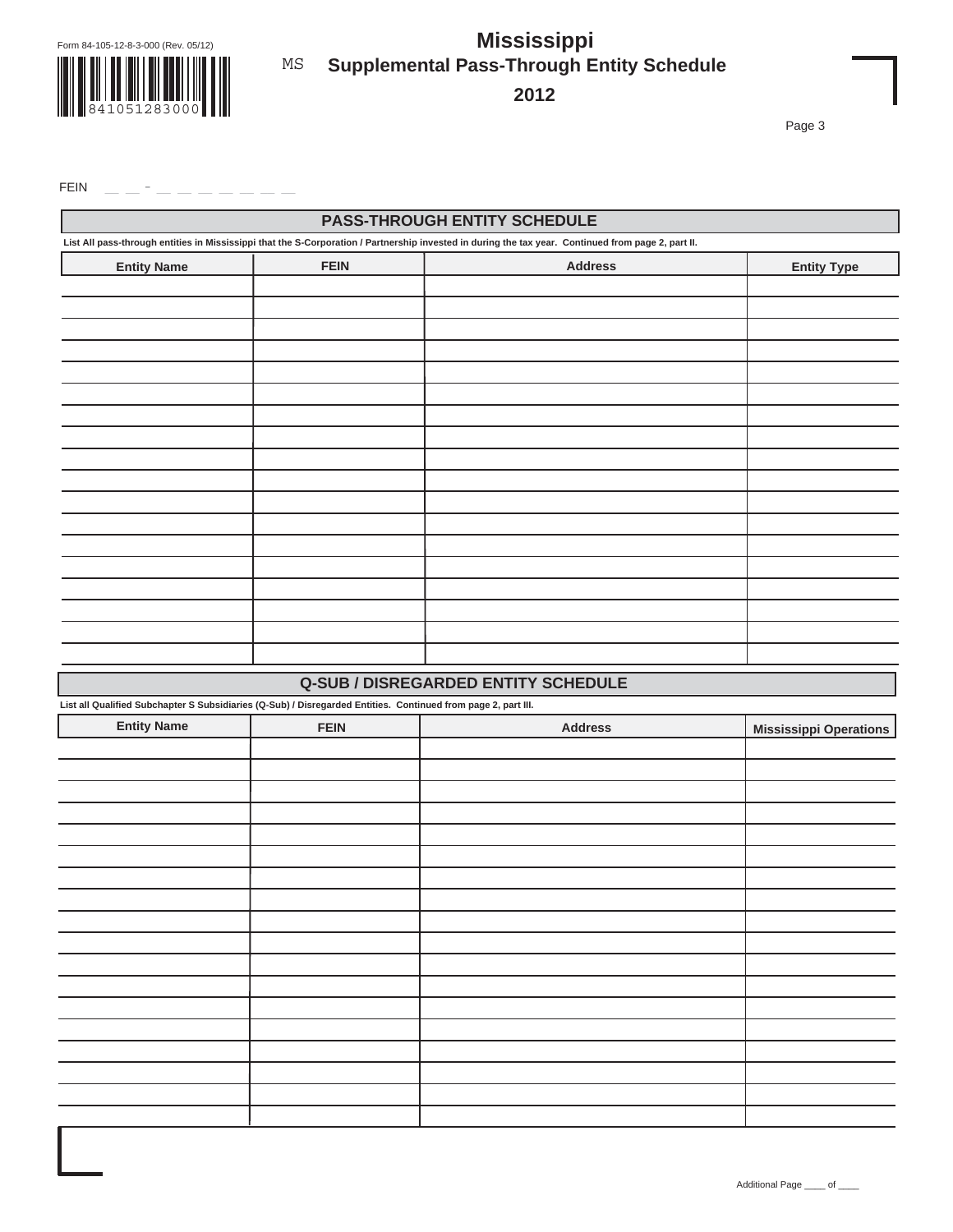

**841051284000** 

### **Supplemental Pass-Through Entity Schedule Mississippi** MS

**2012**

Page 4

 $FEN$ 

|                                                                                                               |             | <b>PASS-THROUGH ENTITY SCHEDULE</b><br>List All pass-through entities in Mississippi that the S-Corporation / Partnership invested in during the tax year. Continued from page 2, part II. |                               |
|---------------------------------------------------------------------------------------------------------------|-------------|--------------------------------------------------------------------------------------------------------------------------------------------------------------------------------------------|-------------------------------|
|                                                                                                               |             |                                                                                                                                                                                            |                               |
| <b>Entity Name</b>                                                                                            | <b>FEIN</b> | <b>Address</b>                                                                                                                                                                             | <b>Entity Type</b>            |
|                                                                                                               |             |                                                                                                                                                                                            |                               |
|                                                                                                               |             |                                                                                                                                                                                            |                               |
|                                                                                                               |             |                                                                                                                                                                                            |                               |
|                                                                                                               |             |                                                                                                                                                                                            |                               |
|                                                                                                               |             |                                                                                                                                                                                            |                               |
|                                                                                                               |             |                                                                                                                                                                                            |                               |
|                                                                                                               |             |                                                                                                                                                                                            |                               |
|                                                                                                               |             |                                                                                                                                                                                            |                               |
|                                                                                                               |             |                                                                                                                                                                                            |                               |
|                                                                                                               |             |                                                                                                                                                                                            |                               |
|                                                                                                               |             |                                                                                                                                                                                            |                               |
|                                                                                                               |             |                                                                                                                                                                                            |                               |
|                                                                                                               |             |                                                                                                                                                                                            |                               |
|                                                                                                               |             |                                                                                                                                                                                            |                               |
|                                                                                                               |             |                                                                                                                                                                                            |                               |
|                                                                                                               |             |                                                                                                                                                                                            |                               |
|                                                                                                               |             |                                                                                                                                                                                            |                               |
|                                                                                                               |             |                                                                                                                                                                                            |                               |
|                                                                                                               |             | <b>Q-SUB / DISREGARDED ENTITY SCHEDULE</b>                                                                                                                                                 |                               |
| List all Qualified Subchapter S Subsidiaries (Q-Sub) / Disregarded Entities. Continued from page 2, part III. |             |                                                                                                                                                                                            |                               |
| <b>Entity Name</b>                                                                                            | <b>FEIN</b> | <b>Address</b>                                                                                                                                                                             | <b>Mississippi Operations</b> |
|                                                                                                               |             |                                                                                                                                                                                            |                               |
|                                                                                                               |             |                                                                                                                                                                                            |                               |
|                                                                                                               |             |                                                                                                                                                                                            |                               |
|                                                                                                               |             |                                                                                                                                                                                            |                               |
|                                                                                                               |             |                                                                                                                                                                                            |                               |
|                                                                                                               |             |                                                                                                                                                                                            |                               |
|                                                                                                               |             |                                                                                                                                                                                            |                               |
|                                                                                                               |             |                                                                                                                                                                                            |                               |
|                                                                                                               |             |                                                                                                                                                                                            |                               |
|                                                                                                               |             |                                                                                                                                                                                            |                               |
|                                                                                                               |             |                                                                                                                                                                                            |                               |
|                                                                                                               |             |                                                                                                                                                                                            |                               |
|                                                                                                               |             |                                                                                                                                                                                            |                               |
|                                                                                                               |             |                                                                                                                                                                                            |                               |
|                                                                                                               |             |                                                                                                                                                                                            |                               |
|                                                                                                               |             |                                                                                                                                                                                            |                               |

Additional Page \_\_\_\_ of \_\_\_\_